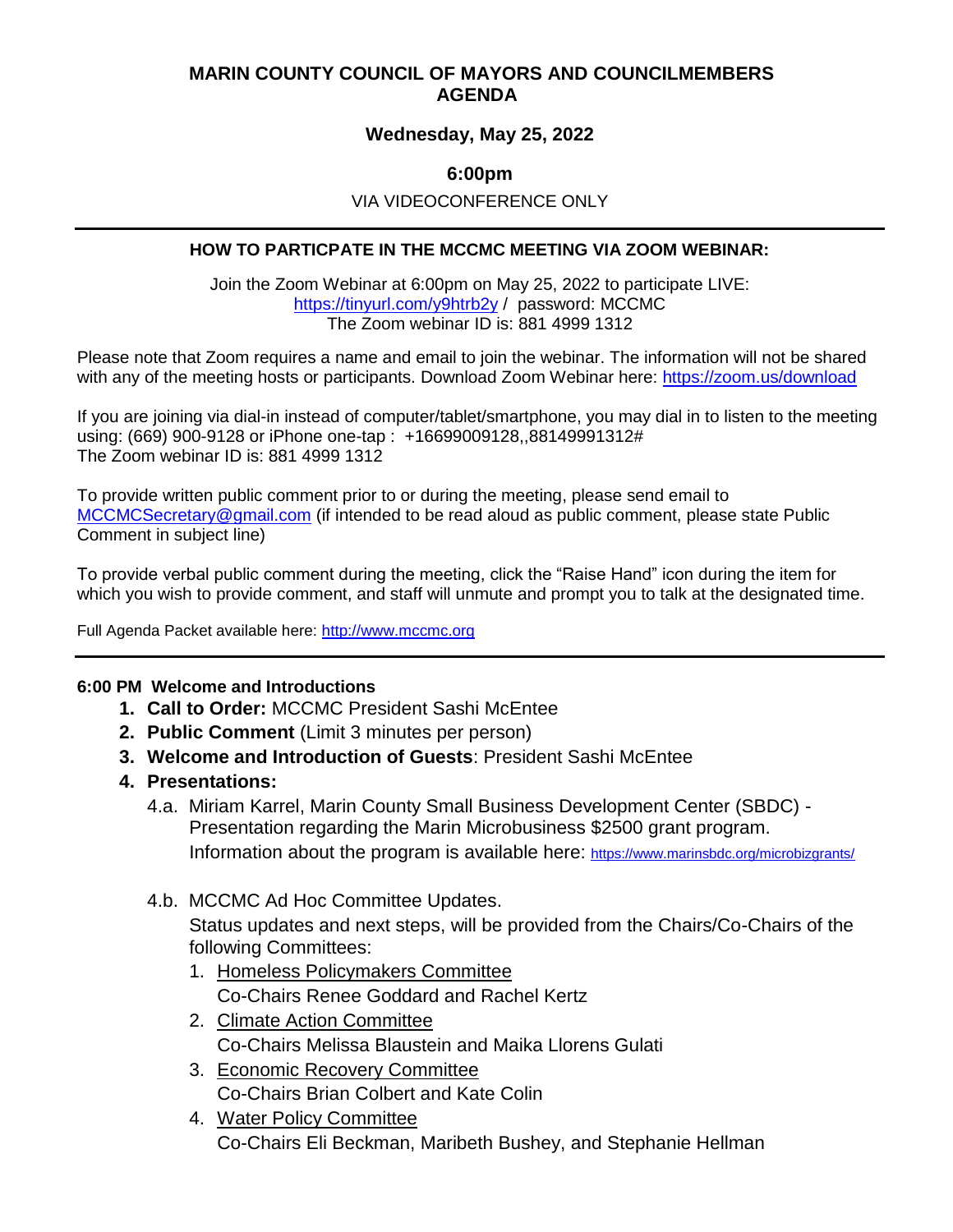- **5. Committee Reports (written reports only – to be published in agenda packet and posted on website, [http://www.mccmc.org/\)](http://www.mccmc.org/)**
	- 5.a. Metropolitan Transportation Commission (MTC) 5a. Written report from Supervisor Damon Connolly
	- 5.b. Association of Bay Area Governments 5b. Written report from Pat Eklund, Novato
	- 5.c. BCDC Report from North Bay representative on the San Francisco Bay Conservation and Development Commission (BCDC) 5c. Written report from Pat Eklund, Novato (A combined May/June report will be provided in the June agenda packet)
	- 5.d. Golden Gate Bridge, Highway & Transportation District 5d. Written report from Holli Thier, Tiburon
	- 5.e. MCCMC Legislative Committee 5.e. Written report from Chair Alice Fredericks
	- 5.f. Sonoma-Marin Area Rail Transit District (SMART) 5f. Written report provided by Dan Hillmer, Larkspur
	- 5.g. Transportation Authority of Marin 5.g. Written report provided by Alice Fredericks, Tiburon

## **6. Business Meeting**

- 6.a. Nominations for Executive Committee MCCMC President and Vice President for 2022-23 Term:
- 1: Nominations for MCCMC President for 2022-23
- 2: Nominations for MCCMC Vice President for 2022-23

Letters of Interest were received from (2) Brian Colbert, San Anselmo (for MCCMC President and (2) Melissa Blaustein, Sausalito (for MCCMC Vice President) Nominations will be accepted from the floor at the May meeting and letters of interest solicited. A vote will be held at the June 22, 2022 regular meeting

 *Attachments 6a1 and 6a2: Letters of Interest*

- 6.b. Review of Draft Agenda for the June 22, 2022 MCCMC Meeting *Attachment 6b: Draft agenda for June 22, 2022 meeting*
- 6.c. Informational Item: Draft Minutes of the April 27, 2022 City Selection Committee Meeting (For review only, minutes will be approved at the next City Selection Committee meeting, date to be determined) *Attachment 6c: Draft minutes, April 27, 2022 City Selection Committee meeting*